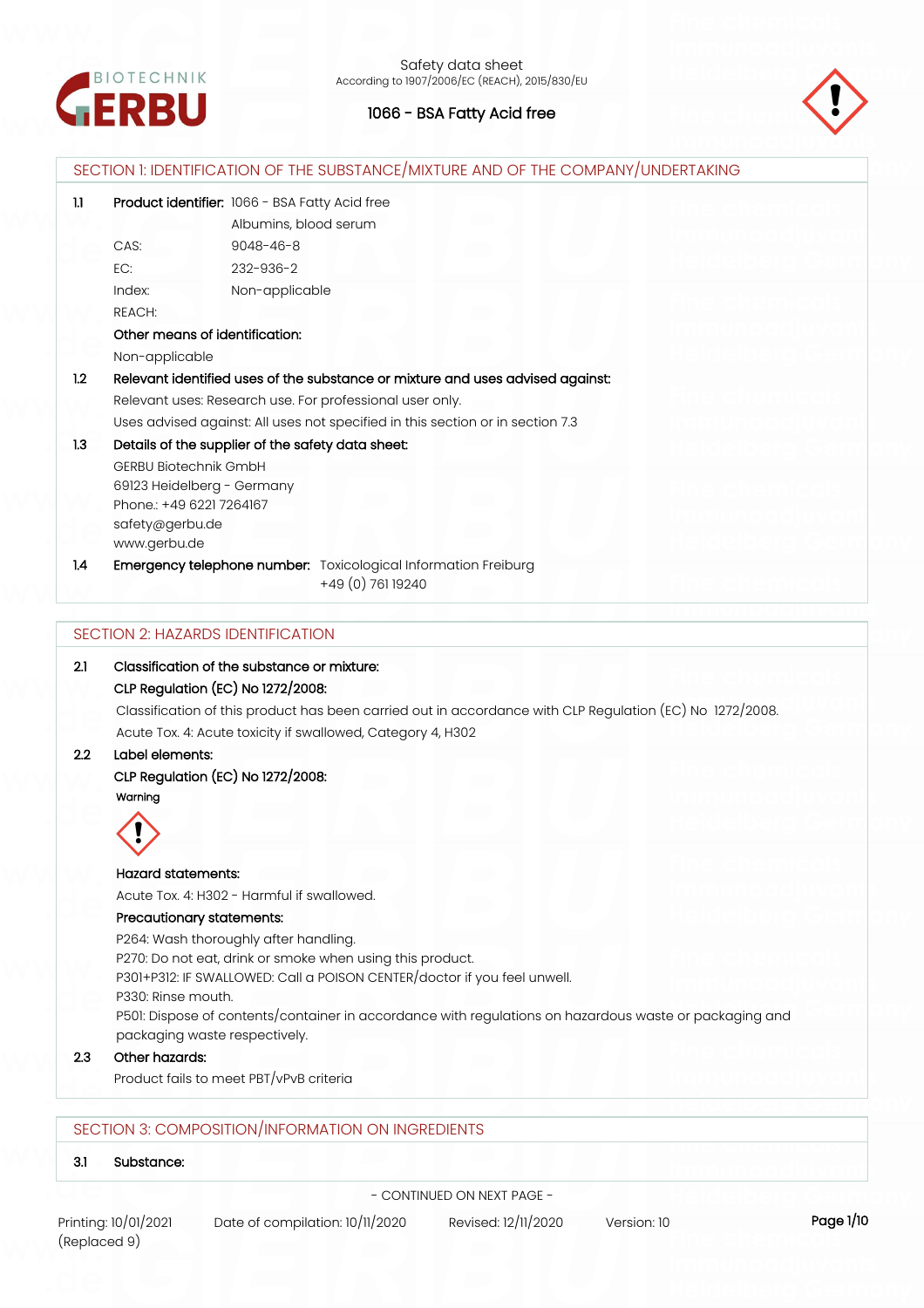



## SECTION 3: COMPOSITION/INFORMATION ON INGREDIENTS (continued)

#### **Chemical description:** Miscellaneous products

#### **Components:**

In accordance with Annex II of Regulation (EC) No 1907/2006 (point 3), the product contains:

|               | Chemical name/Classification<br><b>Identification</b> |                       |                              | Concentratio |
|---------------|-------------------------------------------------------|-----------------------|------------------------------|--------------|
| CAS:          | $9048 - 46 - 8$                                       | Albumins, blood serum | Self-classified              |              |
| FC:<br>Index: | 232-936-2<br>Non-applicable<br>REACH: Non-applicable  | Regulation 1272/2008  | Acute Tox. 4: H302 - Warning | 75 - <100 %  |

To obtain more information on the hazards of the substances consult sections 11, 12 and 16.

## **3.2 Mixture:**

Non-applicable

#### SECTION 4: FIRST AID MEASURES

#### **4.1 Description of first aid measures:**

The symptoms resulting from intoxication can appear after exposure, therefore, in case of doubt, seek medical attention for direct exposure to the chemical product or persistent discomfort, showing the SDS of this product.

#### **By inhalation:**

This product does not contain substances classified as hazardous for inhalation, however, in case of symptoms of intoxication remove the person affected from the exposure area and provide with fresh air. Seek medical attention if the symptoms get worse or persist.

### **By skin contact:**

In case of contact it is recommended to clean the affected area thoroughly with water and neutral soap. In case of changes to the skin (stinging, redness, rashes, blisters,…), seek medical advice with this Safety data Sheet

#### **By eye contact:**

This product does not contain substances classified as hazardous for eye contact. Rinse eyes thoroughly for at least 15 minutes with lukewarm water, ensuring that the person affected does not rub or close their eyes.

### **By ingestion/aspiration:**

Request medical assistance immediately, showing the SDS of this product. Do not induce vomiting, but if it does happen keep the head down to avoid aspiration. In the case of loss of consciousness do not administer anything orally unless supervised by a doctor. Rinse out the mouth and throat, as they may have been affected during ingestion. Keep the person affected at rest.

## **4.2 Most important symptoms and effects, both acute and delayed:**

Acute and delayed effects are indicated in sections 2 and 11.

# **4.3 Indication of any immediate medical attention and special treatment needed:**

Non-applicable

#### SECTION 5: FIREFIGHTING MEASURES

## **5.1 Extinguishing media:**

#### **Suitable extinguishing media:**

Product is non-flammable under normal conditions of storage, handling and use. In the case of combustion as a result of improper handling, storage or use preferably use polyvalent powder extinguishers (ABC powder), in accordance with the Regulation on fire protection systems.

## **Unsuitable extinguishing media:**

Non-applicable

#### **5.2 Special hazards arising from the substance or mixture:**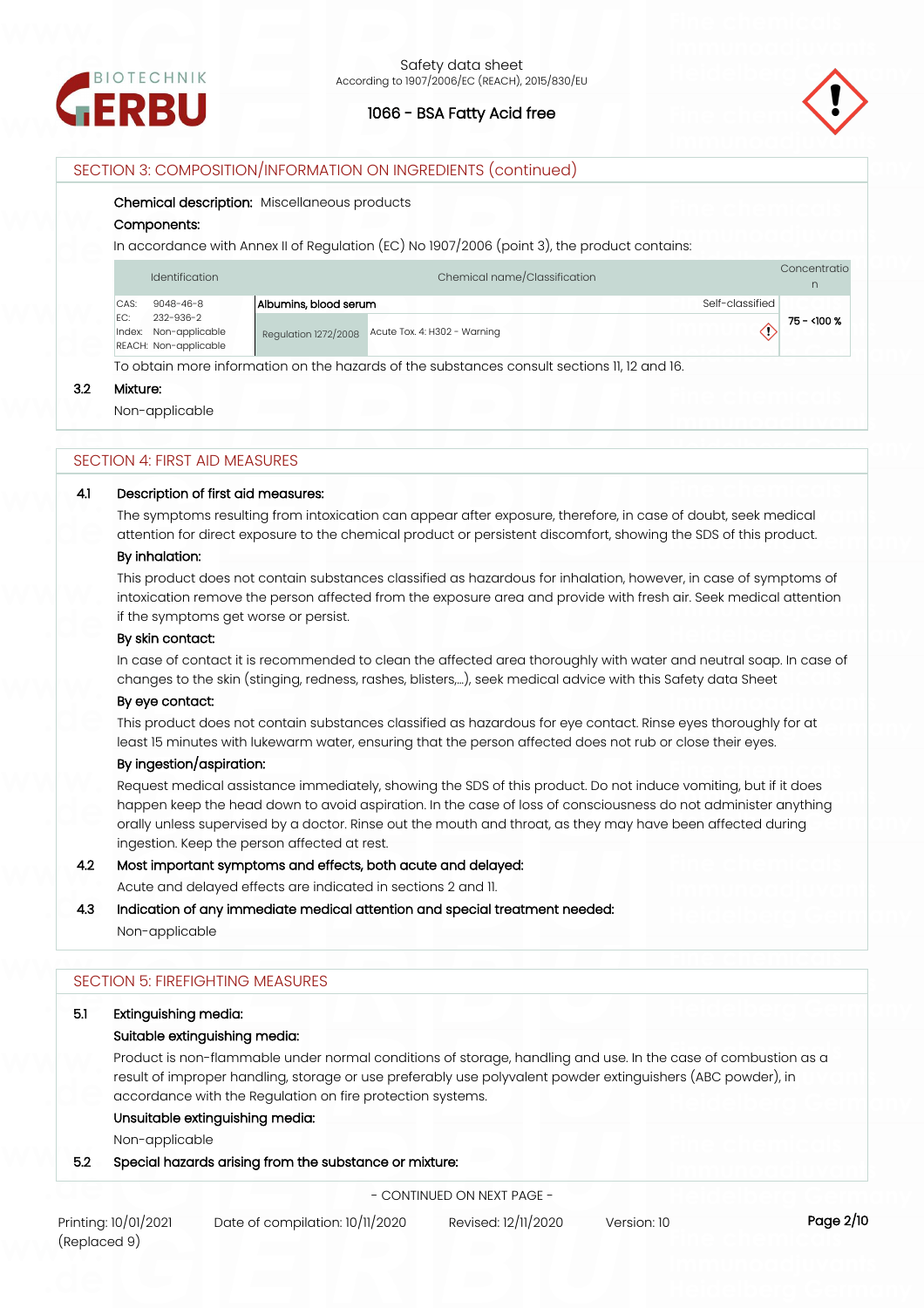



## SECTION 5: FIREFIGHTING MEASURES (continued)

As a result of combustion or thermal decomposition reactive sub-products are created that can become highly toxic and, consequently, can present a serious health risk.

#### **5.3 Advice for firefighters:**

Depending on the magnitude of the fire it may be necessary to use full protective clothing and self-contained breathing apparatus (SCBA). Minimum emergency facilities and equipment should be available (fire blankets, portable first aid kit,...) in accordance with Directive 89/654/EC.

#### **Additional provisions:**

Act in accordance with the Internal Emergency Plan and the Information Sheets on actions to take after an accident or other emergencies. Eliminate all sources of ignition. In case of fire, cool the storage containers and tanks for products susceptible to combustion, explosion or BLEVE as a result of high temperatures. Avoid spillage of the products used to extinguish the fire into an aqueous medium.

#### SECTION 6: ACCIDENTAL RELEASE MEASURES

### **6.1 Personal precautions, protective equipment and emergency procedures:**

Sweep up and shovel product or collect by other means and place in container for reuse (preferred) or disposal

## **6.2 Environmental precautions:**

This product is not classified as hazardous to the environment. Keep product away from drains, surface and ground water.

### **6.3 Methods and material for containment and cleaning up:**

It is recommended:

Sweep up and shovel product or collect by other means and place in container for reuse (preferred) or disposal

**6.4 Reference to other sections:** See sections 8 and 13.

## SECTION 7: HANDLING AND STORAGE

## **7.1 Precautions for safe handling:**

A.- Precautions for safe manipulation

Comply with the current legislation concerning the prevention of industrial risks. Keep containers hermetically sealed. Control spills and residues, destroying them with safe methods (section 6). Avoid leakages from the container. Maintain order and cleanliness where dangerous products are used.

B.- Technical recommendations for the prevention of fires and explosions

Due to its inflammable nature, the product does not present a fire risk under normal conditions of storage, handling and use.

- C.- Technical recommendations to prevent ergonomic and toxicological risks
	- Do not eat or drink during the process, washing hands afterwards with suitable cleaning products.
- D.- Technical recommendations to prevent environmental risks

It is recommended to have absorbent material available at close proximity to the product (See subsection 6.3)

## **7.2 Conditions for safe storage, including any incompatibilities:**

A.- Technical measures for storage

Store in a cool, dry, well-ventilated location

B.- General conditions for storage Avoid sources of heat, radiation, static electricity and contact with food. For additional information see subsection 10.5

## **7.3 Specific end use(s):**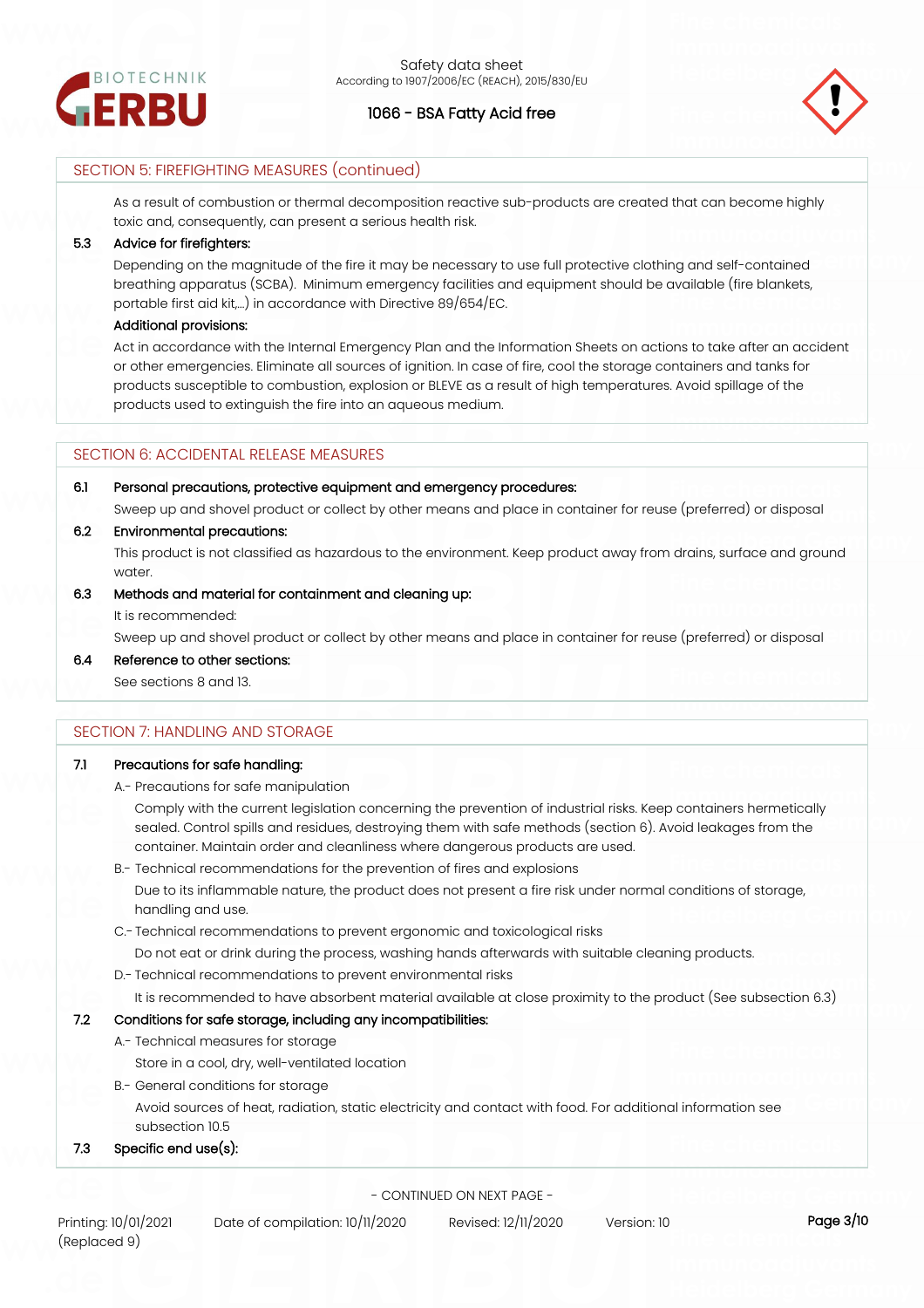



## SECTION 7: HANDLING AND STORAGE (continued)

Except for the instructions already specified it is not necessary to provide any special recommendation regarding the uses of this product.

## SECTION 8: EXPOSURE CONTROLS/PERSONAL PROTECTION

#### **8.1 Control parameters:**

Substances whose occupational exposure limits have to be monitored in the workplace: Nuisance dust: Inhalable dust 10 mg/m3 // Respirable dust 4 mg/m3

## **DNEL (Workers):**

Non-applicable

## **DNEL (General population):**

Non-applicable

#### **PNEC:**

Non-applicable

#### **8.2 Exposure controls:**

A.- General security and hygiene measures in the work place

As a preventative measure it is recommended to use basic Personal Protective Equipment, with the corresponding <<CE marking>> in accordance with Regulation (EU) 2016/425. For more information on Personal Protective Equipment (storage, use, cleaning, maintenance, class of protection,…) consult the information leaflet provided by the manufacturer. For more information see subsection 7.1. All information contained herein is a recommendation which needs some specification from the labour risk prevention services as it is not known whether the company has additional measures at its disposal.

#### B.- Respiratory protection

The use of protection equipment will be necessary if a mist forms or if the occupational exposure limits are exceeded.

## C.- Specific protection for the hands

| Pictogram                                 | <b>PPF</b>                               | Labelling    | <b>CEN Standard</b> | Remarks                                                                                                                                                                                                                                                      |
|-------------------------------------------|------------------------------------------|--------------|---------------------|--------------------------------------------------------------------------------------------------------------------------------------------------------------------------------------------------------------------------------------------------------------|
| <b>My</b><br>Mandatory hand<br>protection | Protective gloves against<br>minor risks | <b>CAT I</b> |                     | Replace gloves in case of any sign of<br>damage. For prolonged periods of exposure<br>to the product for professional<br>users/industrials, we recommend using CE III<br>gloves in line with standards EN 420:2004+<br>A1:2010 and EN ISO 374-1:2016+A1:2018 |

#### D.- Ocular and facial protection

| Pictogram                    | <b>PPF</b>                                          | Labelling           | CFN Standard                    | Remarks                                                                                                                                                                                                                                                                          |
|------------------------------|-----------------------------------------------------|---------------------|---------------------------------|----------------------------------------------------------------------------------------------------------------------------------------------------------------------------------------------------------------------------------------------------------------------------------|
| Mandatory face<br>protection | Panoramic glasses<br>against<br>splash/projections. | $C_{\text{CAT II}}$ | EN 166:2002<br>FN ISO 4007:2018 | Clean daily and disinfect periodically<br>according to the manufacturer's instructions.<br>Use if there is a risk of splashing.                                                                                                                                                  |
| E .- Body protection         |                                                     |                     |                                 |                                                                                                                                                                                                                                                                                  |
| Pictogram                    | PPE                                                 | Labelling           | <b>CEN Standard</b>             | Remarks                                                                                                                                                                                                                                                                          |
|                              | Work clothing                                       | <b>CAT I</b>        |                                 | Replace before any evidence of deterioration.<br>For periods of prolonged exposure to the<br>product for professional/industrial users CE III<br>is recommended, in accordance with the<br>regulations in EN ISO 6529:2013, EN ISO<br>6530:2005, EN ISO 13688:2013, EN 464:1994. |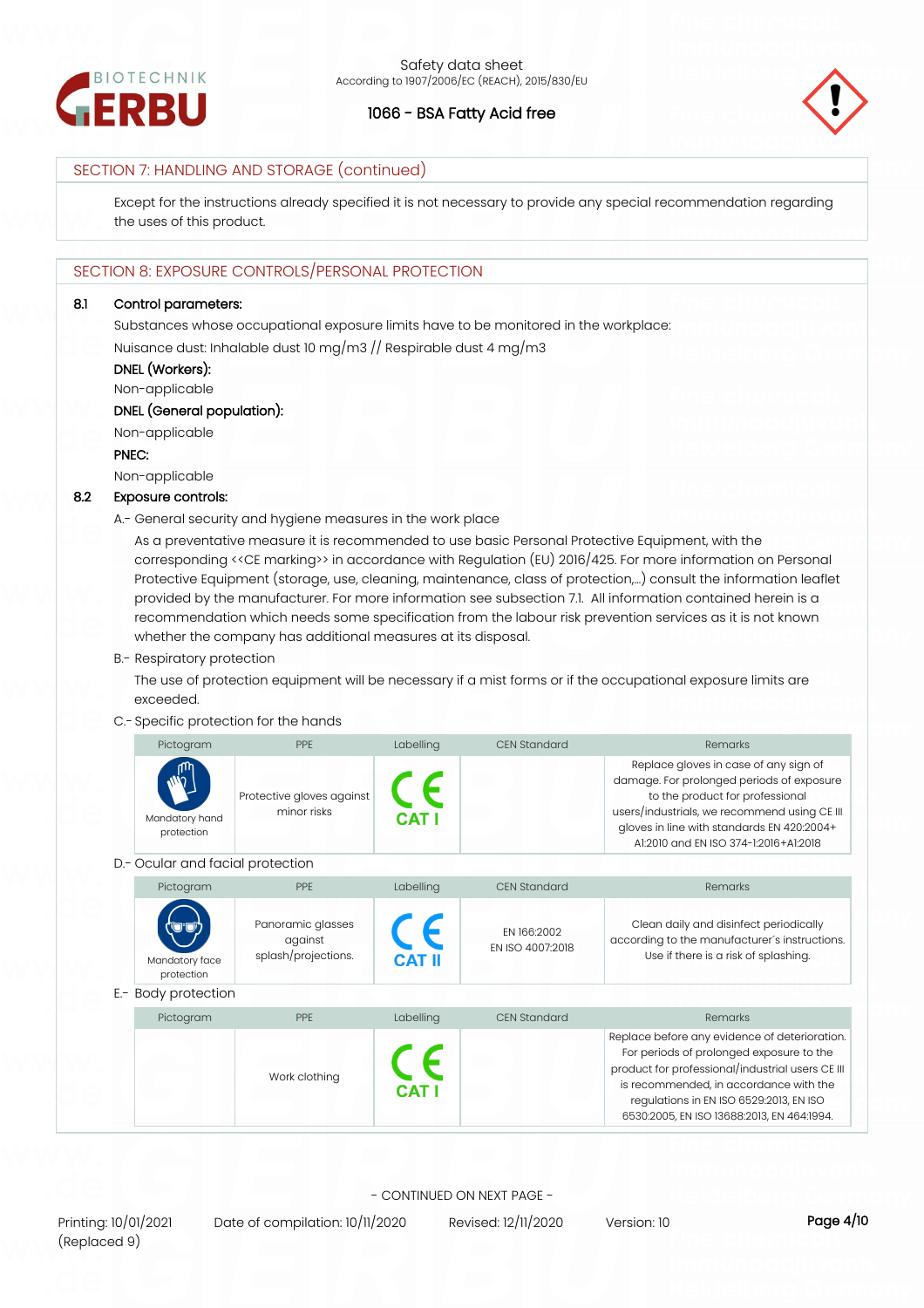



## SECTION 8: EXPOSURE CONTROLS/PERSONAL PROTECTION (continued)

| Pictogram | <b>PPF</b>           | Labelling     | CFN Standard      | <b>Remarks</b>                                                                                                                                                                                                                                    |
|-----------|----------------------|---------------|-------------------|---------------------------------------------------------------------------------------------------------------------------------------------------------------------------------------------------------------------------------------------------|
|           | Anti-slip work shoes | <b>CAT II</b> | FN ISO 20347:2012 | Replace before any evidence of deterioration.<br>For periods of prolonged exposure to the<br>product for professional/industrial users CE III<br>is recommended, in accordance with the<br>regulations in EN ISO 20345:2012 y EN 13832-<br>1:2007 |

| Emergency measure | <b>Standards</b>                 | Emergency measure | <b>Standards</b>                 |
|-------------------|----------------------------------|-------------------|----------------------------------|
| A                 |                                  | $\Theta$ +        |                                  |
|                   | ANSI Z358-1                      | .<br><br><br>E    | DIN 12 899                       |
|                   | ISO 3864-1:2011, ISO 3864-4:2011 |                   | ISO 3864-1:2011, ISO 3864-4:2011 |
| Emergency shower  |                                  | Evewash stations  |                                  |

#### **Environmental exposure controls:**

In accordance with the community legislation for the protection of the environment it is recommended to avoid environmental spillage of both the product and its container. For additional information see subsection 7.1.D

## **Volatile organic compounds:**

With regard to Directive 2010/75/EU, this product has the following characteristics:

| $V.O.C.$ (Supply):        | 0 % weight                    |
|---------------------------|-------------------------------|
| V.O.C. density at 20 °C:  | 0 kg/m <sup>3</sup> $(0 g/L)$ |
| Average carbon number:    | Non-applicable                |
| Average molecular weight: | Non-applicable                |

#### SECTION 9: PHYSICAL AND CHEMICAL PROPERTIES

| 9.1<br>Information on basic physical and chemical properties:                                      |                  |  |
|----------------------------------------------------------------------------------------------------|------------------|--|
| For complete information see the product datasheet.                                                |                  |  |
| Appearance:                                                                                        |                  |  |
| Physical state at 20 °C:                                                                           | Solid            |  |
| Appearance:                                                                                        | <b>Flakes</b>    |  |
| Colour:                                                                                            | Beige            |  |
| Odour:                                                                                             | Not available    |  |
| Odour threshold:                                                                                   | Non-applicable * |  |
| Volatility:                                                                                        |                  |  |
| Boiling point at atmospheric pressure:                                                             | Non-applicable * |  |
| Vapour pressure at 20 °C:                                                                          | Non-applicable * |  |
| Vapour pressure at 50 °C:                                                                          | Non-applicable * |  |
| Evaporation rate at 20 °C:                                                                         | Non-applicable * |  |
| Product description:                                                                               |                  |  |
| Density at 20 °C:                                                                                  | Non-applicable * |  |
| Relative density at 20 °C:                                                                         | Non-applicable * |  |
| Dynamic viscosity at 20 °C:                                                                        | Non-applicable * |  |
| Kinematic viscosity at 20 °C:                                                                      | Non-applicable * |  |
| Kinematic viscosity at 40 °C:                                                                      | Non-applicable * |  |
| Concentration:                                                                                     | Non-applicable * |  |
| pH:                                                                                                | Non-applicable * |  |
| *Not relevant due to the nature of the product, not providing information property of its hazards. |                  |  |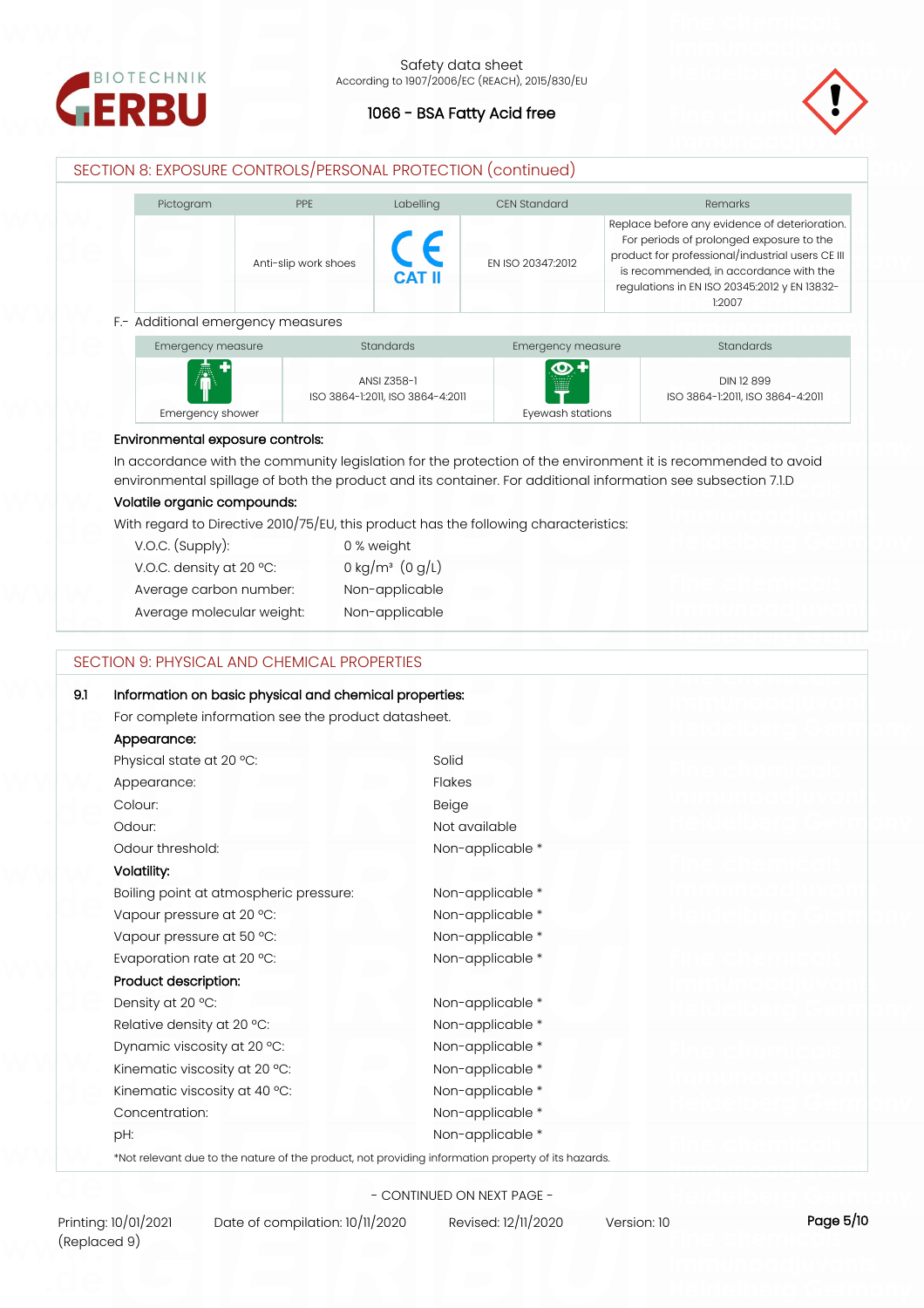



|      | SECTION 9: PHYSICAL AND CHEMICAL PROPERTIES (continued)                                            |                                                                                                             |
|------|----------------------------------------------------------------------------------------------------|-------------------------------------------------------------------------------------------------------------|
|      | Vapour density at 20 °C:                                                                           | Non-applicable *                                                                                            |
|      | Partition coefficient n-octanol/water 20 °C:                                                       | Non-applicable *                                                                                            |
|      | Solubility in water at 20 °C:                                                                      |                                                                                                             |
|      | Solubility properties:                                                                             | Non-applicable *                                                                                            |
|      | Decomposition temperature:                                                                         | Non-applicable *                                                                                            |
|      | Melting point/freezing point:                                                                      | Non-applicable *                                                                                            |
|      | Explosive properties:                                                                              | Non-applicable *                                                                                            |
|      | Oxidising properties:                                                                              | Non-applicable *                                                                                            |
|      | Flammability:                                                                                      |                                                                                                             |
|      | Flash Point:                                                                                       | Non-applicable                                                                                              |
|      | Heat of combustion:                                                                                | Non-applicable *                                                                                            |
|      | Flammability (solid, gas):                                                                         | Non-applicable *                                                                                            |
|      | Autoignition temperature:                                                                          | Non-applicable *                                                                                            |
|      | Lower flammability limit:                                                                          | Non-applicable *                                                                                            |
|      | Upper flammability limit:                                                                          | Non-applicable *                                                                                            |
|      | <b>Explosive:</b>                                                                                  |                                                                                                             |
|      | Lower explosive limit:                                                                             | Non-applicable *                                                                                            |
|      | Upper explosive limit:                                                                             | Non-applicable *                                                                                            |
| 9.2  | Other information:                                                                                 |                                                                                                             |
|      | Surface tension at 20 °C:                                                                          | Non-applicable *                                                                                            |
|      | Refraction index:                                                                                  | Non-applicable *                                                                                            |
|      | *Not relevant due to the nature of the product, not providing information property of its hazards. |                                                                                                             |
|      |                                                                                                    |                                                                                                             |
|      | SECTION 10: STABILITY AND REACTIVITY                                                               |                                                                                                             |
| 10.1 | Reactivity:                                                                                        |                                                                                                             |
|      |                                                                                                    | No hazardous reactions are expected because the product is stable under recommended storage conditions. See |
|      | section 7.                                                                                         |                                                                                                             |
| 10.2 | Chemical stability:                                                                                |                                                                                                             |
|      | Chemically stable under the conditions of storage, handling and use.                               |                                                                                                             |
| 10.3 | Possibility of hazardous reactions:                                                                |                                                                                                             |
|      | expected.                                                                                          | Under the specified conditions, hazardous reactions that lead to excessive temperatures or pressure are not |
| 10.4 | Conditions to avoid:                                                                               |                                                                                                             |
|      | Applicable for handling and storage at room temperature:                                           |                                                                                                             |

|      | Shock and friction      | Contact with air | Increase in temperature | Sunlight              | Humidity                         |
|------|-------------------------|------------------|-------------------------|-----------------------|----------------------------------|
|      | Not applicable          | Not applicable   | Not applicable          | Not applicable        | Not applicable                   |
| 10.5 | Incompatible materials: |                  |                         |                       |                                  |
|      | Acids                   | Water            | Oxidising materials     | Combustible materials | <b>Others</b>                    |
|      | Avoid strong acids      | Not applicable   | Not applicable          | Not applicable        | Avoid alkalis or strong<br>bases |

## **10.6 Hazardous decomposition products:**

See subsection 10.3, 10.4 and 10.5 to find out the specific decomposition products. Depending on the decomposition conditions, complex mixtures of chemical substances can be released: carbon dioxide (CO2), carbon monoxide and other organic compounds.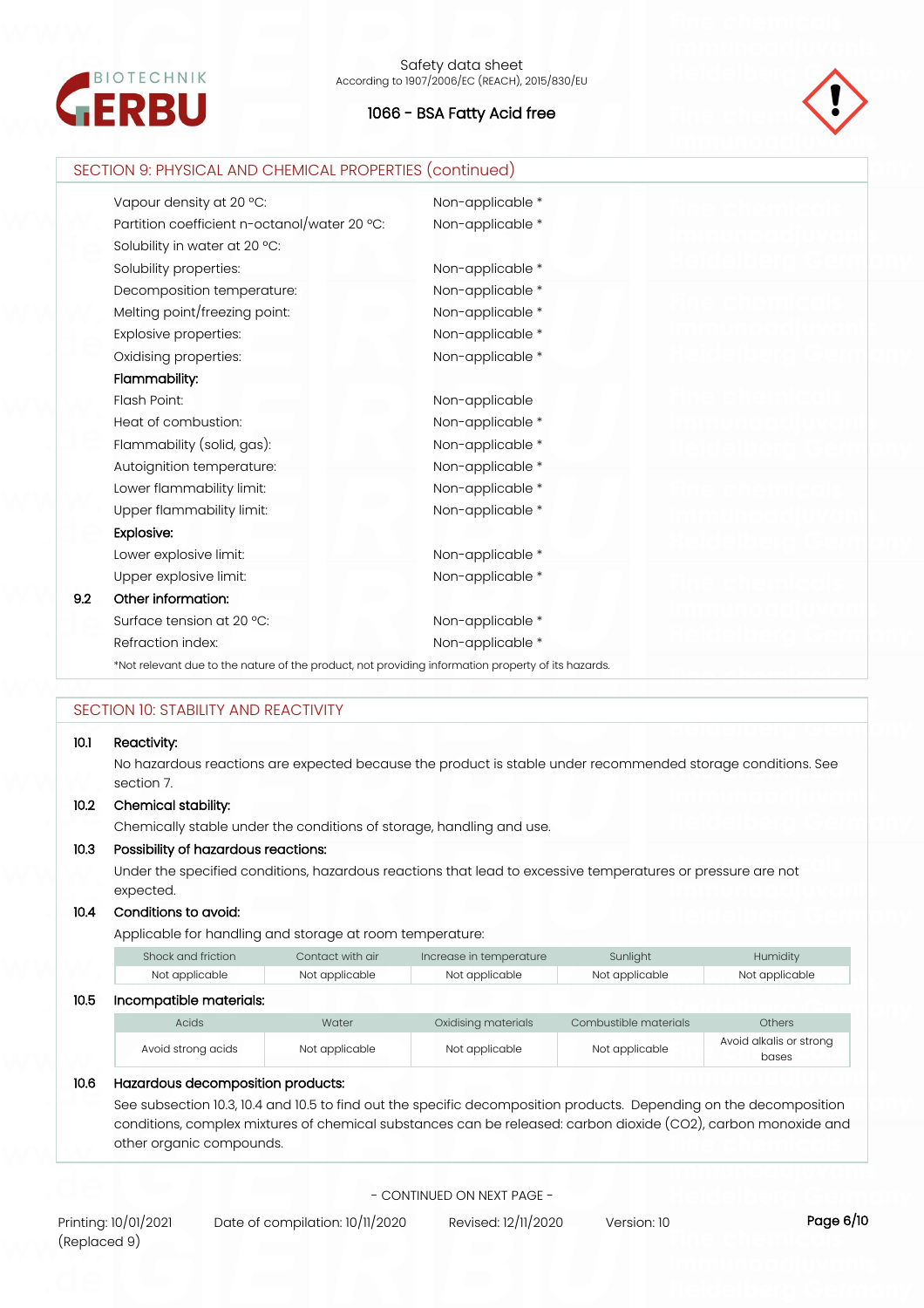



## SECTION 11: TOXICOLOGICAL INFORMATION

#### **11.1 Information on toxicological effects:**

The experimental information related to the toxicological properties of the product itself is not available

#### **Dangerous health implications:**

In case of exposure that is repetitive, prolonged or at concentrations higher than the recommended occupational exposure limits, adverse effects on health may result, depending on the means of exposure:

- A- Ingestion (acute effect):
	- Acute toxicity : The consumption of a considerable dose can cause irritation in the throat, abdominal pain, nausea and vomiting.
	- Corrosivity/Irritability: Based on available data, the classification criteria are not met, as it does not contain substances classified as dangerous for this effect. For more information see section 3.
- B- Inhalation (acute effect):
	- Acute toxicity : Based on available data, the classification criteria are not met, as it does not contain substances classified as dangerous for inhalation. For more information see section 3.
	- Corrosivity/Irritability: Based on available data, the classification criteria are not met, as it does not contain substances classified as dangerous for this effect. For more information see section 3.
- C- Contact with the skin and the eyes (acute effect):
	- Contact with the skin: Based on available data, the classification criteria are not met, as it does not contain substances classified as dangerous for skin contact. For more information see section 3.
	- Contact with the eyes: Based on available data, the classification criteria are not met, as it does not contain substances classified as dangerous for this effect. For more information see section 3.
- D- CMR effects (carcinogenicity, mutagenicity and toxicity to reproduction):
	- Carcinogenicity: Based on available data, the classification criteria are not met, as it does not contain
	- substances classified as dangerous for the effects mentioned. For more information see section 3. IARC: Non-applicable
	- Mutagenicity: Based on available data, the classification criteria are not met, as it does not contain substances classified as dangerous for this effect. For more information see section 3.
	- Reproductive toxicity: Based on available data, the classification criteria are not met, as it does not contain substances classified as dangerous for this effect. For more information see section 3.
- E- Sensitizing effects:
	- Respiratory: Based on available data, the classification criteria are not met, as it does not contain substances classified as dangerous with sensitising effects. For more information see section 3.
	- Cutaneous: Based on available data, the classification criteria are not met, as it does not contain substances classified as dangerous for this effect. For more information see section 3.
- F- Specific target organ toxicity (STOT) single exposure:
	- Based on available data, the classification criteria are not met, as it does not contain substances classified as dangerous for this effect. For more information see section 3.
- G- Specific target organ toxicity (STOT)-repeated exposure:
	- Specific target organ toxicity (STOT)-repeated exposure: Based on available data, the classification criteria are not met, as it does not contain substances classified as dangerous for this effect. For more information see section 3.
	- Skin: Based on available data, the classification criteria are not met, as it does not contain substances classified as dangerous for this effect. For more information see section 3.
- H- Aspiration hazard:
	- Based on available data, the classification criteria are not met, as it does not contain substances classified as dangerous for this effect. For more information see section 3.

#### **Other information:**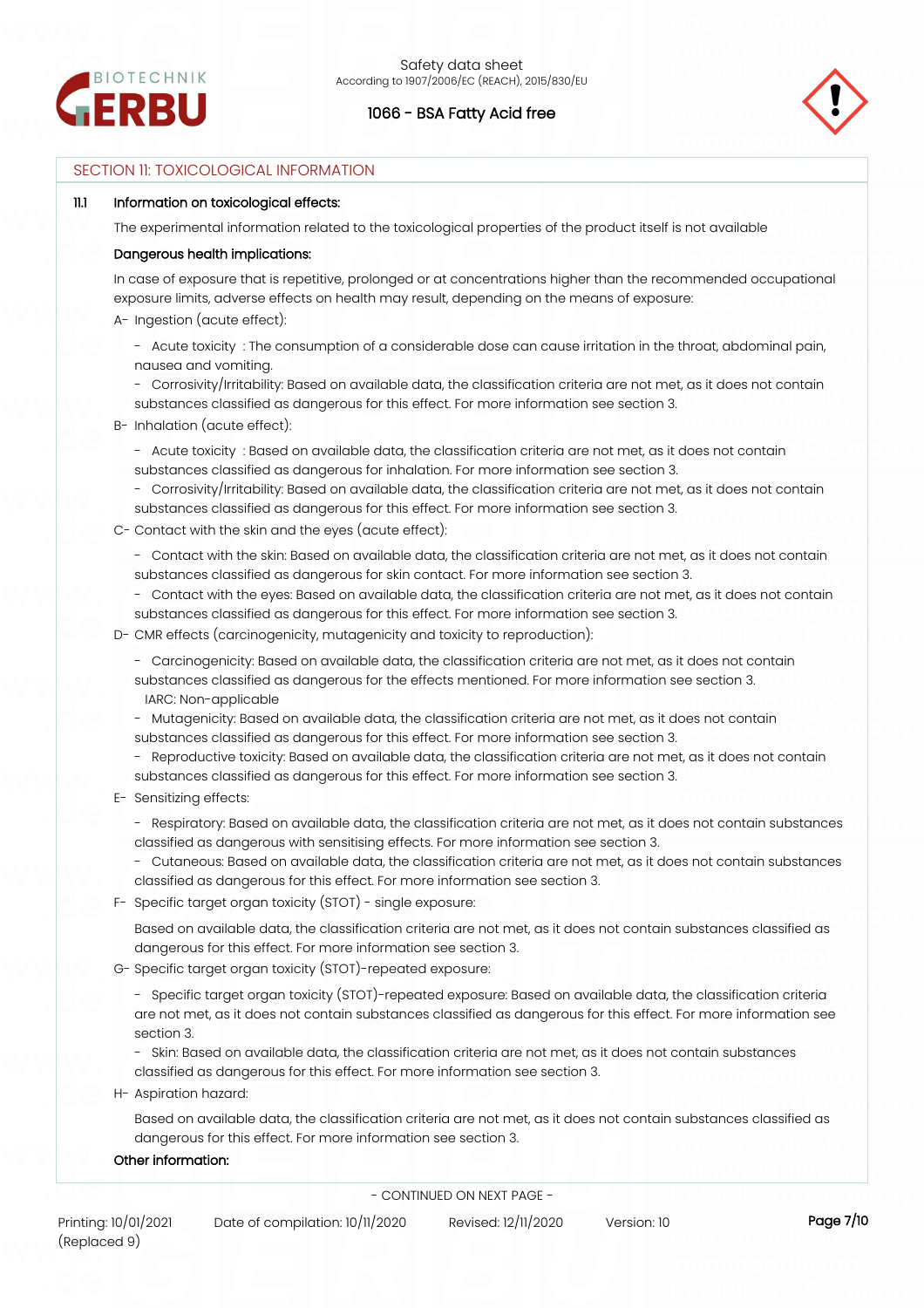



## SECTION 11: TOXICOLOGICAL INFORMATION (continued)

#### Non-applicable

## **Specific toxicology information on the substances:**

| <b>Identification</b> |                 | Acute toxicity<br><b>Genus</b> |  |
|-----------------------|-----------------|--------------------------------|--|
| Albumins, blood serum | LD50 oral       | $500 \,\mathrm{mg/kg}$ (ATEI)  |  |
| CAS: 9048-46-8        | LD50 dermal     | Non-applicable                 |  |
| FC: 232-936-2         | LC50 inhalation | Non-applicable                 |  |

## SECTION 12: ECOLOGICAL INFORMATION

| 12.1 | Toxicity:<br>Not available              |  |
|------|-----------------------------------------|--|
| 12.2 | Persistence and degradability:          |  |
|      | Not available                           |  |
| 12.3 | Bioaccumulative potential:              |  |
|      | Not available                           |  |
| 12.4 | Mobility in soil:                       |  |
|      | Not available                           |  |
| 12.5 | Results of PBT and vPvB assessment:     |  |
|      | Product fails to meet PBT/vPvB criteria |  |
| 12.6 | Other adverse effects:                  |  |
|      | Not described                           |  |

## SECTION 13: DISPOSAL CONSIDERATIONS

#### **13.1 Waste treatment methods:**

| Code      | <b>Description</b>                                                                                                    | Waste class (Regulation (EU) No<br>1357/2014) |
|-----------|-----------------------------------------------------------------------------------------------------------------------|-----------------------------------------------|
| 16 05 06* | Idboratory chemicals, consisting of or containing hazardous substances, including<br>mixtures of laboratory chemicals | Dangerous                                     |

## **Type of waste (Regulation (EU) No 1357/2014):**

HP6 Acute Toxicity

#### **Waste management (disposal and evaluation):**

Consult the authorized waste service manager on the assessment and disposal operations in accordance with Annex 1 and Annex 2 (Directive 2008/98/EC, The Waste Regulations 2011, 2011 No. 988). As under 15 01 (2014/955/EU) of the code and in case the container has been in direct contact with the product, it will be processed the same way as the actual product. Otherwise, it will be processed as non-dangerous residue. We do not recommended disposal down the drain. See paragraph 6.2.

#### **Regulations related to waste management:**

In accordance with Annex II of Regulation (EC) No 1907/2006 (REACH) the community or state provisions related to waste management are stated

Community legislation: Directive 2008/98/EC, 2014/955/EU, Regulation (EU) No 1357/2014

## SECTION 14: TRANSPORT INFORMATION

This product is not regulated for transport (ADR/RID,IMDG,IATA)

- CONTINUED ON NEXT PAGE -

Printing: 10/01/2021 Date of compilation: 10/11/2020 Revised: 12/11/2020 Version: 10 **Page 8/10**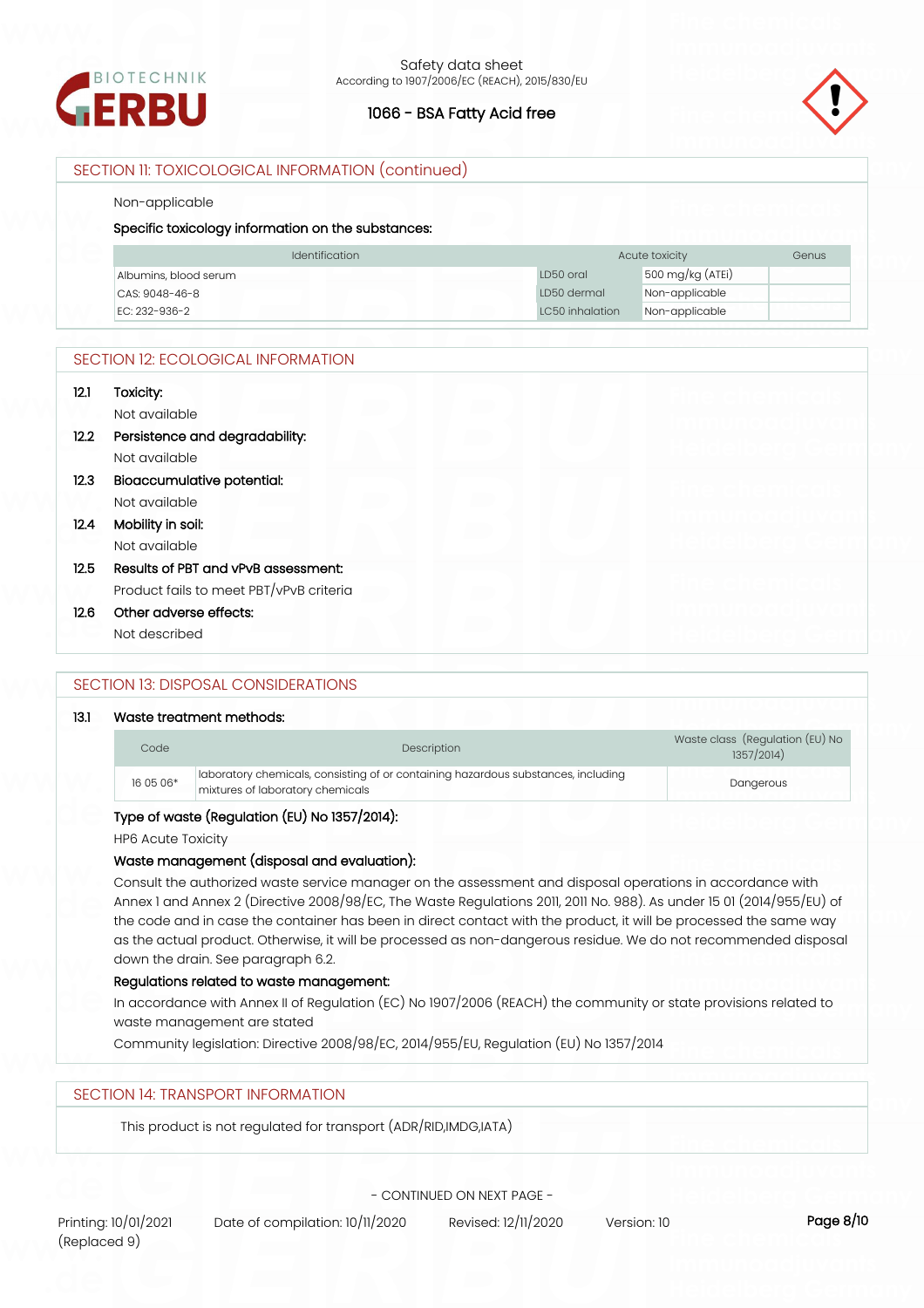



## SECTION 15: REGULATORY INFORMATION

#### **15.1 Safety, health and environmental regulations/legislation specific for the substance or mixture:**

Candidate substances for authorisation under the Regulation (EC) No 1907/2006 (REACH): Non-applicable Substances included in Annex XIV of REACH ("Authorisation List") and sunset date: Non-applicable Regulation (EC) No 1005/2009, about substances that deplete the ozone layer: Non-applicable Article 95, REGULATION (EU) No 528/2012: Non-applicable

REGULATION (EU) No 649/2012, in relation to the import and export of hazardous chemical products: Non-applicable

### **Seveso III:**

Non-applicable

**Limitations to commercialisation and the use of certain dangerous substances and mixtures (Annex XVII REACH, etc ….):**

Non-applicable

#### **Specific provisions in terms of protecting people or the environment:**

It is recommended to use the information included in this safety data sheet as a basis for conducting workplacespecific risk assessments in order to establish the necessary risk prevention measures for the handling, use, storage and disposal of this product.

#### **Other legislation:**

The Carriage of Dangerous Goods and Use of Transportable Pressure Equipment Regulations 2009 (CDG 2009), SI 2009 No 1348

The Carriage of Dangerous Goods and Use of Transportable Pressure Equipment (Amendment) Regulations 2011, 2011 No. 1885

Control of Substances Hazardous to Health Regulations 2002 (as amended)

EH40/2005 Workplace exposure limits

The Waste Regulations 2011, 2011 No. 988

#### **15.2 Chemical safety assessment:**

The supplier has not carried out evaluation of chemical safety.

## SECTION 16: OTHER INFORMATION

#### **Legislation related to safety data sheets:**

This safety data sheet has been designed in accordance with ANNEX II-Guide to the compilation of safety data sheets of Regulation (EC) No 1907/2006 (Regulation (EC) No 2015/830)

#### **Modifications related to the previous Safety Data Sheet which concerns the ways of managing risks.:**

Non-applicable

#### **Texts of the legislative phrases mentioned in section 2:**

H302: Harmful if swallowed.

#### **Texts of the legislative phrases mentioned in section 3:**

The phrases indicated do not refer to the product itself; they are present merely for informative purposes and refer to the individual components which appear in section 3

#### **CLP Regulation (EC) No 1272/2008:**

Acute Tox. 4: H302 - Harmful if swallowed.

## **Advice related to training:**

Minimal training is recommended in order to prevent industrial risks for staff using this product and to facilitate their comprehension and interpretation of this safety data sheet, as well as the label on the product.

#### **Principal bibliographical sources:**

http://echa.europa.eu

http://eur-lex.europa.eu

#### **Abbreviations and acronyms:**

- CONTINUED ON NEXT PAGE -

Printing: 10/01/2021 Date of compilation: 10/11/2020 Revised: 12/11/2020 Version: 10 **Page 9/10**